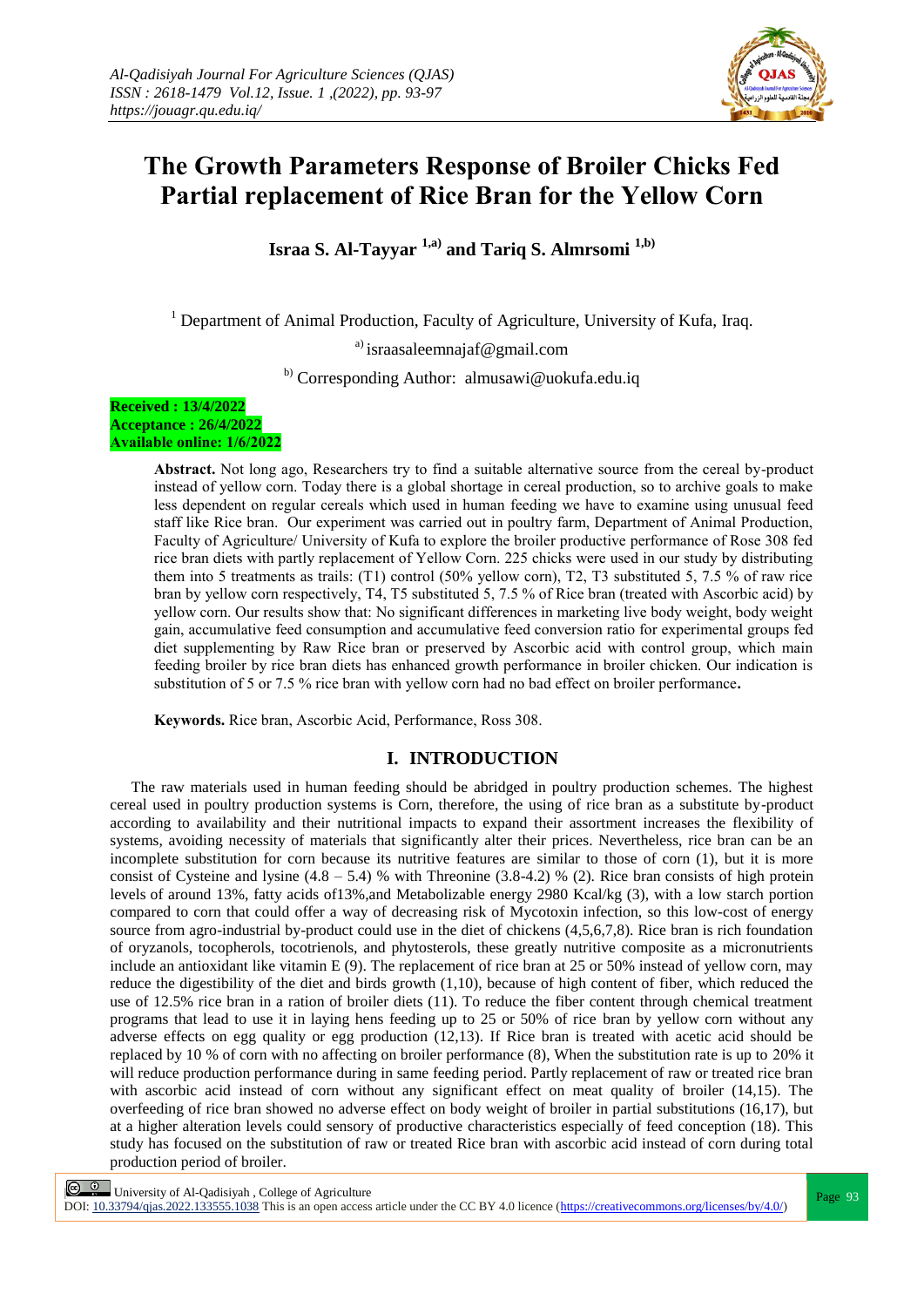

|                        | <b>Diets</b>       |              |              |                     |              |              |
|------------------------|--------------------|--------------|--------------|---------------------|--------------|--------------|
| Ingredient %           | $Starter(1-21day)$ |              |              | $Finsher(22-35day)$ |              |              |
|                        | T1                 | <b>T2,T4</b> | <b>T3,T5</b> | T1                  | <b>T2,T4</b> | <b>T3,T5</b> |
| <b>Yellow Corn</b>     | 49.7               | 45           | 42.5         | 50                  | 45           | 42.2         |
| Rice bran              | 0                  | 5            | 7.5          | $\Omega$            | 5            | 7.5          |
| Wheat                  | 10                 | 10           | 10           | 13                  | 13           | 13           |
| Wheat bran             | 0.6                | 0.25         | 0.45         | 2.95                | 2.7          | 2.5          |
| Soybean meal (48%)     | 33.5               | 33.35        | 33           | 26                  | 26           | 26           |
| Premix <sup>a</sup>    | 2.5                | 2.5          | 2.5          | 2.5                 | 2.5          | 2.5          |
| Limestone              | 0.5                | 0.5          | 0.5          | 0.5                 | 0.5          | 0.5          |
| Salt                   | 0.2                | 0.2          | 0.2          | 0.2                 | 0.2          | 0.2          |
| dicalcium Phosphate    | 1.6                | 1.6          | 1.6          | 1.6                 | 1.6          | 1.6          |
| Vegetable oil          | 1.25               | 1.5          | 1.65         | 4.2                 | 3.25         | 4.4          |
| Crude protein %        | 23.1               | 23.1         | 23.1         | 20.25               | 20.4         | 20.4         |
| Energy (Kcal ME / kg)  | 3003               | 3002         | 3001         | 3154                | 3151         | 3154         |
| Calcium %              | 0.93               | 0.93         | 0.93         | 0.88                | 0.88         | 0.88         |
| Available phosphorus % | 0.46               | 0.46         | 0.46         | 0.43                | 0.43         | 0.43         |
| Cysteine +Methionine % | 0.86               | 0.86         | 0.86         | 0.76                | 0.76         | 0.76         |
| Crude Fiber %          | 3.88               | 4.06         | 4.18         | 3.75                | 3.95         | 4.04         |

## **II. LL. MATERIALS AND METHODS**

Table 1. The content of the experimental diets %.

<sup>a.</sup> One kilogram of premix contained: 2200 Kcal/kg Metabolizable Energy, Protein45%, Fiber 3%, Fat 8%, Phosphorus (av) 0.12%, calcium 6%, Cystine +methionine 2.5%, Lysine3%, methionine 2% Vitamin A 130.000 IU, Vitamin D3 30.000 IU, Vitamin E 500 mg, Vitamin K 40 mg, B1 30 mg, B2 75mg,B6 60 mg, Pantothenic acid 120 mg, Folic acid 15 mg, Niacin 400 mg, biotin1500 mg, choline 1.7%, Na 1.5 %, Fe 450 mg, Cu 70%, Zn 600 mg, potassium iodine 5 mg, cobalt 1 mg and Selenium 1 mg.

Our research was conducted at fowl farm, Department of Animal Production, Faculty of Agriculture, University of Kufa, for a period of 5 weeks from  $2<sup>nd</sup>/12/2018$  to  $5<sup>th</sup>/1/2019$ . Rice bran was collected from Iraqi market by using Anbar Rice and treated with pure ascorbic acid powder in conc. 2% by soaking it in water solution (2 water \1 Rice bran) for 24 hours then operating it on concrete ground for sun dried according to Abdul-Abass and Almrsomi (10). Our experiment was designed by a completely randomized design (CRD) by using a 225 broiler Ross 308 chicks (1day old and 38 g initial weight) carried from Babylon (Al-Anwar Hatchery). Chicks were distributed randomly to 5 treatments (45 chicks per treatment with 3 replicates), as follows: The treatments were as follows: T1 was a control collection (50% yellow corn + 0% Rice bran), T2 was replaced by 5% of Raw Rice bran by yellow corn, T3 was replaced of 7.5% of Raw Rice bran by yellow corn, T4 was replaced by 5% of acid treated Rice bran by yellow corn, T5 was replaced by 7.5% of acid treated Rice bran by yellow corn. The chicks were distributed to 15 Pens in size  $200 \times 150$  cm per pen in floor cages, each replicate contents 15 birds which providing an artificial lighting (23 hours  $\day$ ) for a period of five experimental weeks. Chicks were fed in the first three weeks of age (1 - 21 days) on starter diet (23.1% protein and 3000 Kcal ME\kg), whereas during (22 - 35 days) with finisher diet (20.4 % crude protein and 3150 Kcal ME\kg) Table 1. A mixture of minerals and Vitamins were added to support the chicken diets requirements accordance to broiler Ross 308 management guide (2018) (19). Water and Diets were presented ad libitum. Live body weights and feed consumption were recorded at 7, 14, 21, 28 and 35 days of age, but mortality was recorded daily, then body weight gain and feed conversion ratio were calculated weekly. Data collected from our study were tested for significance by one-way ANOVA by GLM procedures of SAS (2012) (20). The Differences among treatments means were tested by Duncan's multiple collection test (21). The nutrient composition of testing diets is presented in Table 1; diets were formulated according to N.R.C (3). The nutrient composition illustrates that the T1 diet (control) has less crude fiber content than the varieties of other experimental diets. However, crude protein, Metabolizable Energy, Calcium, Available phosphorus and cysteine +Methionine were equals.

## **III. RESULTS**

The mean of live body weight (LBW) of chicks during the experimental period showed no significant differences in live body weight, in a weeks of experiment, except T4 group recorded the highest body weight during 21 days of Age (3 weeks), while No significant difference was found between others experimental treatments with control as shown in figure 1.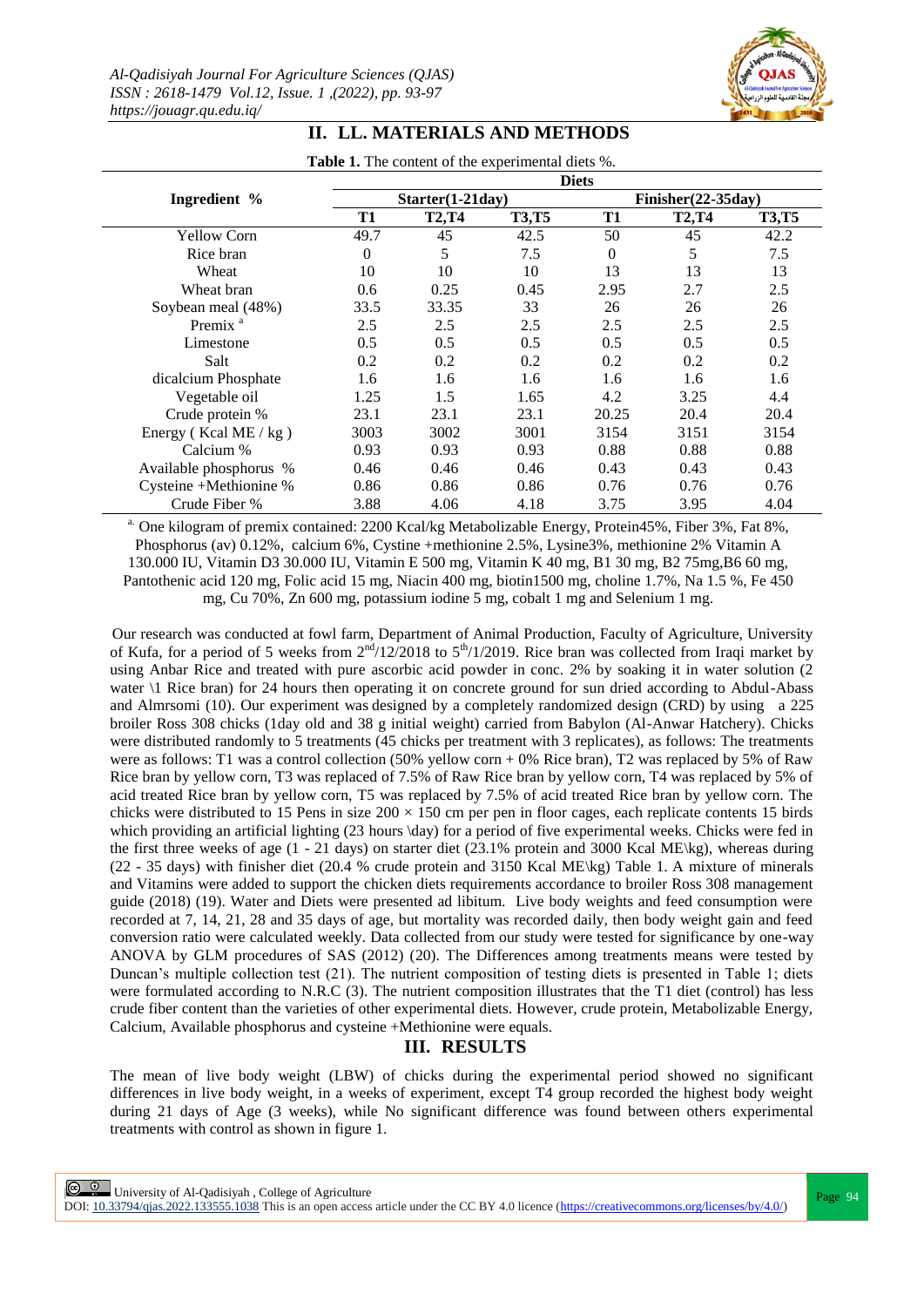



**FIGURE 1.** Body weight Response of Broiler Fed Partial replacement Rice bran for Yellow Corn, means with similar letters in thesame column are not significantly differencing P<0.05.

Figure 2 shows the statistical analysis of the influence of partial Replacement of Rice Bran for yellow corn on body weight gain, the results indicate that, No significant differences in body weight gain during experimental periods except (2-3) weeks of age when T4 recorded a higher proportion of weight gain by reaching 400 g, whereas no difference between other experimental treatments with control , also during the fourth week (28- 35day of age) T2 reached a higher body weight gain compared with all treatments but no difference with control. These feeding diets can be used for chicken meat production with no adverse effect, because no significant differences in feed intake and feed conversion ratio among the five groups throughout the 5 weeks of this study. The feed consumption and feed conversion ratio of each group did not change each week; except group T5 occupied the highest value (P<0.05) in the first week of the study while the other experimental groups did not differ compare with control group (Figure 3 and 4).







**FIGURE 3.** Feed consumption(g/bird/week) response of Broiler Fed Partial Replacement of Rice bran for Yellow Corn, means with similar letters in the same column are not significantly differencing P<0.05.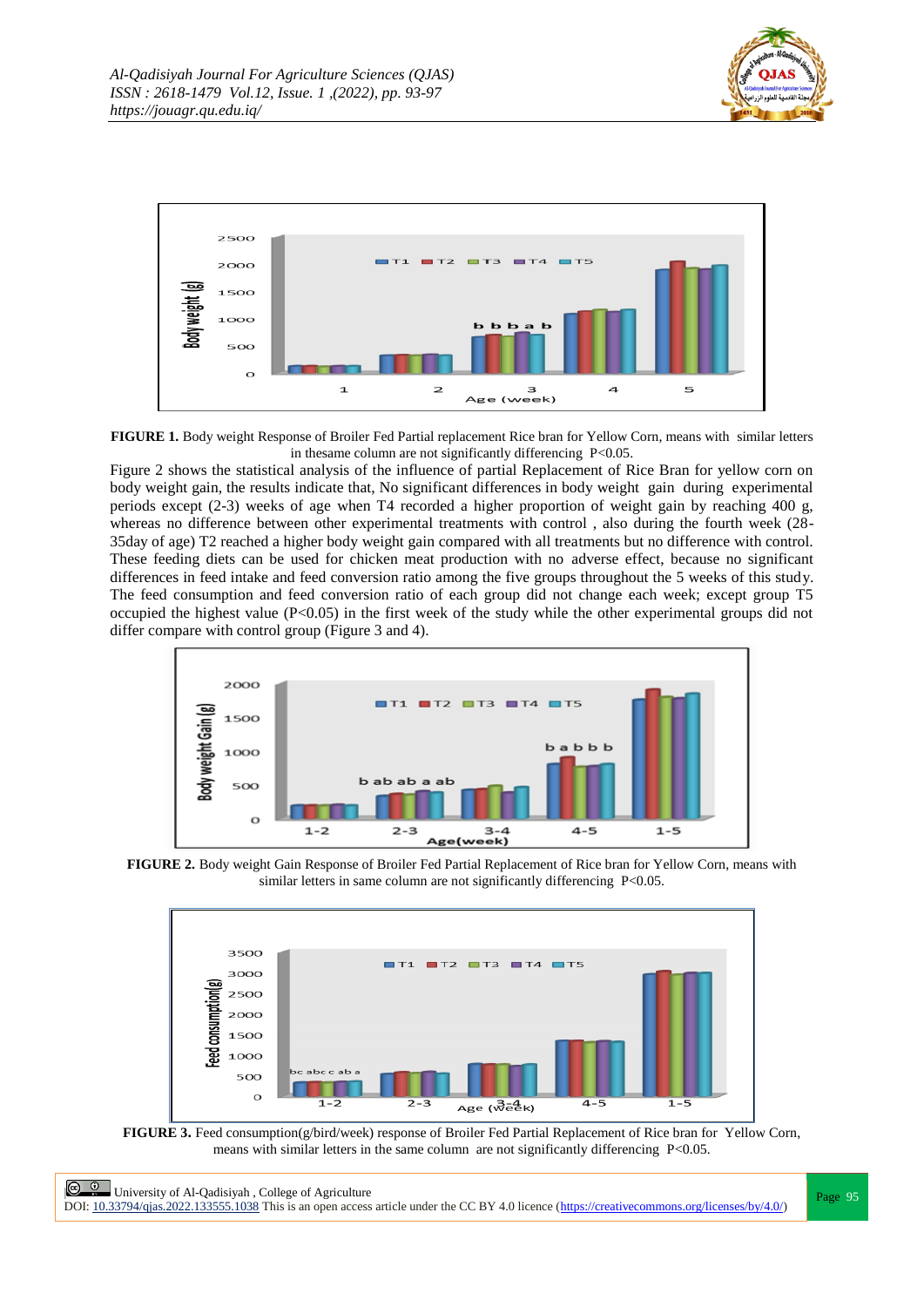



**FIGURE 4.** Feed conversion ratio response of Broiler Fed Partial Replacement of Rice bran for Yellow Corn, means with similar letters in the same column are not significantly differencing P<0.05.

## **IV. DISCUSSION**

All the experimental birds showed no significant differences for all productive characters especially at marketing age for live body weight and other recorded parameters during the total period (1-5) weeks of age. This performance improvement of investigational fowls shows that Rice bran nutritive influenced with portion of substitution; this may be due to the low concentration of crude fiber and nutrients availability of essential amino acids, vitamins and minerals. A relationship by Fan et.al, (22) showed that, rice bran was improved the health of gut when used in the finisher diet. The rate of growth was not significantly drop in the investigation testing groups (T3 and T5) for the reason that, Rice bran existence a possible low fiber content which cannot inhibit feed consumption reaction of the higher level of rice bran, which can cause reduced of feed intake in high levels of fibers because of bulkiness effect, this agrees with the finding of (11,23) who revealed that high concentration of non-starch polysaccharides NSP in diet cause bad effects on growth performance of broiler, Therefore advancing the nutritional value of rice bran through acetic acid usage also minimized any toxic factors (9).The fiber negative effect was significantly on body weight and feed conversion ratio liked with the rice bran accumulation in broiler diets (18). The overall comparison is broiler performance enhancement of chicken growth through no rationally reduced amount of feed intake as a less fiber content in experimental diets (table 1) as compared with control diet T1, which banded the bad effect of any nutritional factors in rice bran.

## **CONCLUSION**

As of our present study it can conclude that supplementing diet with raw rice bran or conserved by Ascorbic acid has enhanced growth performance in broiler Ross308, marketing live body weight and feed conversion ratio, but there are no effects on mortality for all experimental groups. Hence rice bran in a percentage of 5-7.5 % will be safely used as a replacement in broiler diets.

## **REFERENCES**

- [1] Alyaseen, A.A. and Abdul abass, M.H. Poultry feeding, 1<sup>st</sup> ed. College of Agriculture University of Baghdad, Baghdad, Iraq; 2010.p187.
- **[2]** Chakraborty, M, Budhwar, S, vinod, p. Nutritional and therapeutic value of Rice bran. International journal of Green Herbs Chemistry, 2018;7,451-461.
- [3] NRC. Nutrient Requirements of Poultry. 9<sup>th</sup> edition. Washington, DC., United States of America: National Academy Press. 1994.p192.
- **[4]** Mujahid, A., Ul-Haq, I., Asif, M. and Gilani, A. (2004a).Effect of different levels of Rice bran processed by various techniques on performance of Broiler Chicks. British Poultry Science, 45, 395–399.
- **[5]** Mujahid, A., Ul-Haq, I., Asif, M. and Gilani, A. H. (2004 b).Effect of Various processing Techniques and Storage on Nutritional Value of Rice bran performance for Broiler Chicks. Journal of Poultry Science, 41, 38-49.
- **[6]** Gallinger, C. I., Sua´rez, D. M. and Irazusta, A (2004). Effects of Rice bran Inclusion on Performance and Bone Mineralization in Broiler Chicks. Journal of Appl.Poultry Res., 13,183–190.
- **[7]** Cicero, A.F. and Derosa, G. (2005).Rice bran and its main components: potential role in the management of coronary risk factors. Current Topics in Nutritional Research Journal, 3,29-46. Doi: 10.12691/jfnr-7-3-8

DOI:  $10.33794/q$ jas.2022.133555.1038 This is an open access article under the CC BY 4.0 licence (https://creativecommons.org/licenses/by/4.0/)